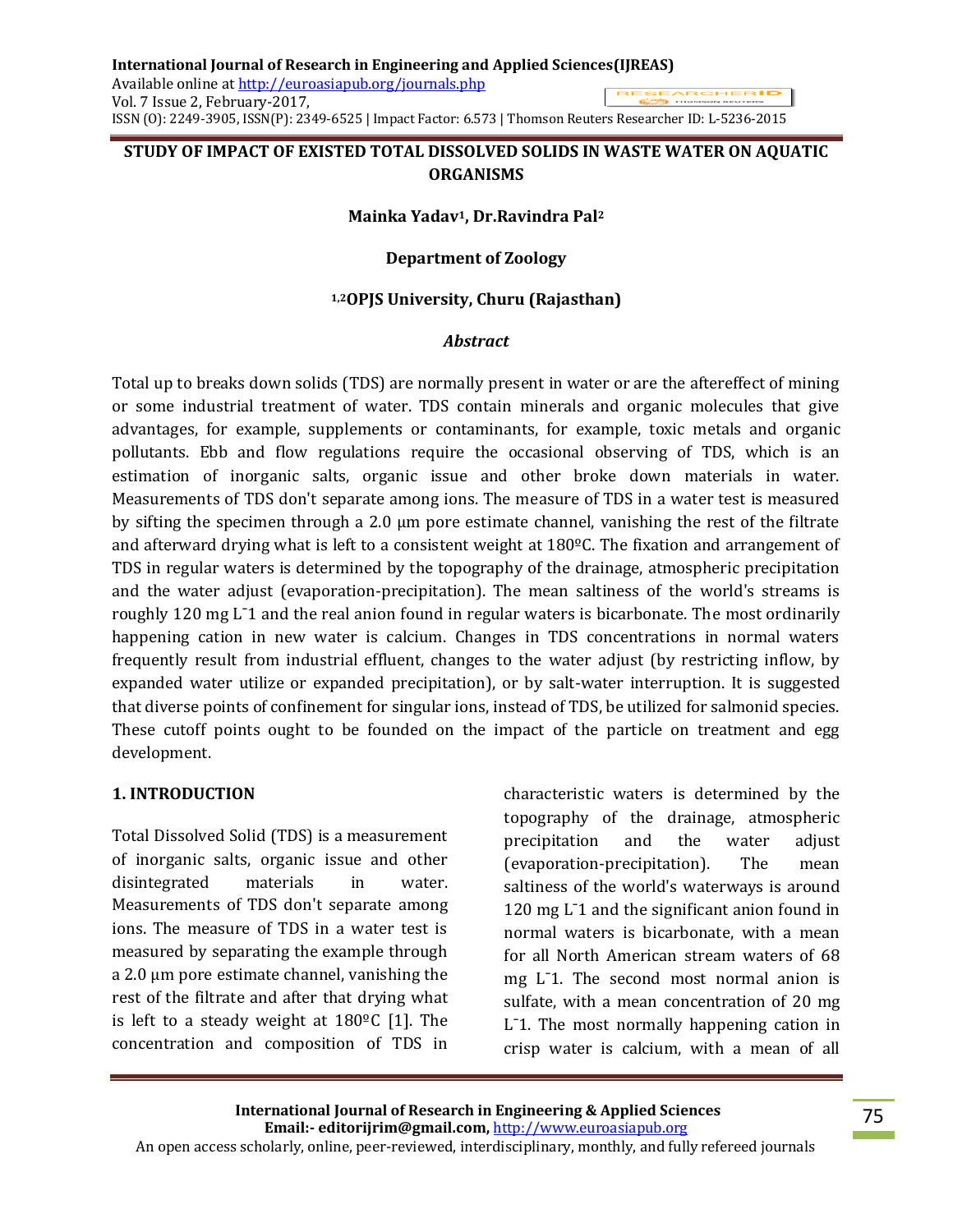#### **International Journal of Research in Engineering and Applied Sciences(IJREAS)** Available online at http://euroasiapub.org/journals.php RESEARCHER**ID** Vol. 7 Issue 2, February-2017, ISSN (O): 2249-3905, ISSN(P): 2349-6525 | Impact Factor: 6.573 | Thomson Reuters Researcher ID: L-5236-2015

North American waterway waters for which information were accessible, of 21 mg L¯1; the following most generally happening cations are sodium and silica, each with a normal concentration of 9 mg  $L^-1$  [2]. Water with total broke down solids concentrations more noteworthy than 1000 mg L¯1 is thought to be "harsh". Changes in TDS concentrations in regular waters frequently result from industrial effluent, changes to the water adjust, or by salt-water interruption [3].

Total broke down solids cause toxicity through increments in saltiness, changes in the ionic composition of the water and toxicity of individual ions. Increments in saltiness have been appeared to cause moves in biotic groups, confine biodiversity, bar less-tolerant species and cause intense or unending impacts at particular life stages [4]. It has been found a huge and negative connection between's concentrations of chlorophyll-an (a gauge of primary generation) and concentrations of Na+, Mg2+, SO42-, HCO3 - and CO32-.

Changes in the ionic composition of water can prohibit a few species while advancing populace development of others. For instance, Derry et al.[5] found that the rotifer Brachionusplicatilis and the harpactacoid copepod Cletocamptus sp. won in lakes with Cl ruled water. Interestingly, the calanoid copepods Leptodiaptoumssicillis and Diaptomusnevadensis were overwhelming in the SO42-/CO3 2- - ruled lake water.

It has expressed that the composition of particular ions determined toxicity of raised TDS in common waters. When all is said in done, they discovered relative particle

toxicity was  $K+$  > HCO3-= Mg2+ >Cl-> SO42-. Ca2+ and Na+ did not create huge toxicity. For C. dubia and D.magna, toxicity of Cl-, SO42-and K+ were lessened in solutions containing more than one cation.

The decent variety of aquatic species decrease as osmotic resiliences are surpassed with expanding saltiness. Concentrations of particular ions may achieve toxic levels for specific species of life history stages. Stekoll et al.[6] distinguished Ca2+ as the primary particle in charge of restraining lid of salmonid eggs uncovered amid preparation. It has been discovered that the expansion of potassium chloride notably expanded copper toxicity, while expansion of calcium chloride and sodium chloride generously decreased it. It has been accounted for that spermatozoa movement was repressed when little amounts of potassium chloride  $(19.2 \text{ mg } L^{-1})$ or potassium carbonate  $(106.2 \text{ mg } L^{-1})$  were included. The present principles of utilizing TDS may be reexamined to screen particular ions in light of future risk evaluations.

# **2. MATERIALS AND METHODS**

In order to assess gaps in knowledge and new developments in philosophy with respect to TDS in Alaska waters, we examined the companion assessed literature and authority reports to arrange accessible information on toxicity identified with TDS. More than forty reports, modified works and papers were examined which archive the impacts of raised TDS on angle generating and raising, aquatic spineless creatures and aquatic vertebrates. The data is outlined in tables announcing the toxicity of TDS, including the species and life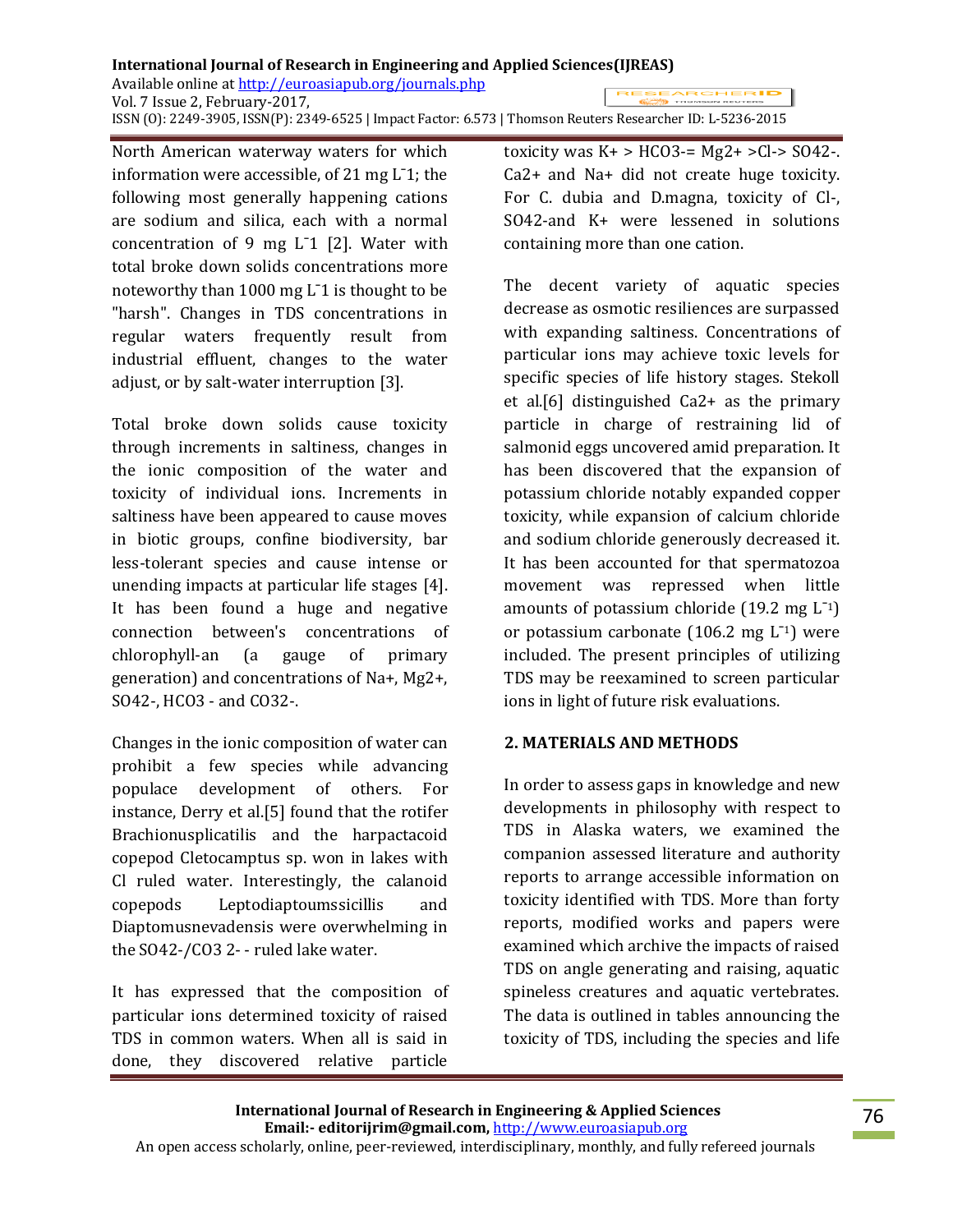arrange tried, the concentration delivering the impact and the endpoint.

# This framework and interpretation of the literature depends on the long understanding of the creators.

# **3. RESULTS**

Invertebrates: Authors have detailed an extensive variety of toxicity (either EC50 or LC50) for aquatic invertebrates, contingent upon species and particularly, on the sort of particle (Table 1 and 2). Chapman et al.[9] uncovered chironomid (Chironomustentans) hatchlings to two engineered TDS blends demonstrated after the ionic composition of two mine effluents from Alaskan mining operations. The TDS was essentially CaSO4.

They announced noteworthy impacts in the chironomid hatchlings over 1100 mg L¯1. Hoke et al.[10] announced a 48-h LC50 of 735 mg L¯<sup>1</sup> for C. dubia presented to NaHCO3 and a 48-h LC50 >5000 mg L¯1 for Daphnia magna presented to NaCl.

Mount et al.[7] detailed an extensive variety of toxicities for C. dubia and D. magna, contingent upon the ionic composition (Table 1). The analysts revealed that blends of KHCO3 + K2SO4 had the most minimal 24-h and 48-h LC50 concentrations for C. dubia  $(390 \text{ mg } L^21 \text{ for both } 24\text{-h and } 48\text{-h)}.$  Blends of CaSO4 and K2CO4 brought about 24-h LC50 of 1140 mg L<sup>-1</sup> and 48-h LC50 of 1130 for C. dubia. Different blends of ions brought about LC50 concentrations in the range of 2,000 to 4,000 mg  $L^2$  and with a few blends,

## considerably higher.

Fish: Tests on salmonidae (trout, singe, salmon, grayling, whitefish) exposure to large amounts of TDS have yielded blended outcomes, contingent on when exposure occurred. Chapman et al.[8] uncovered embryonic and adolescent rainbow trout (O. mykiss) to two manufactured TDS blends demonstrated after the ionic composition of two mine effluents from Alaskan mining operations. No huge impacts of the exposures were found on the rainbow trout up to 2000  $mg$   $L^{-1}$ . Their outcomes are steady with the aftereffects of Stekoll et al.[9] for exposures after treatment.

Stekoll, et al.[10] uncovered coho salmon developing lives to lifted TDS amid various life stages, from present preparation on secure sear. They found no noteworthy increment in mortalities with higher concentrations of TDS and presumed that these life stages were unaffected by TDS exposure in either the short or long haul. Be that as it may, when the coho salmon (O. kisutch) were uncovered at treatment, higher concentrations brought about diminished bring forth rates and deferred incubate, and in addition long haul consequences for growth and development.

They observed coho salmon to be delicate to TDS exposure at preparation yet not at other embryonic life stages or the adolescent stages from alevin to fasten. Eggs uncovered at preparation that brought forth indicated impacts in later development, i.e., eggs presented to higher concentrations (1875 and 2500 ppm TDS) had high death rates between the looked at and alevin stages.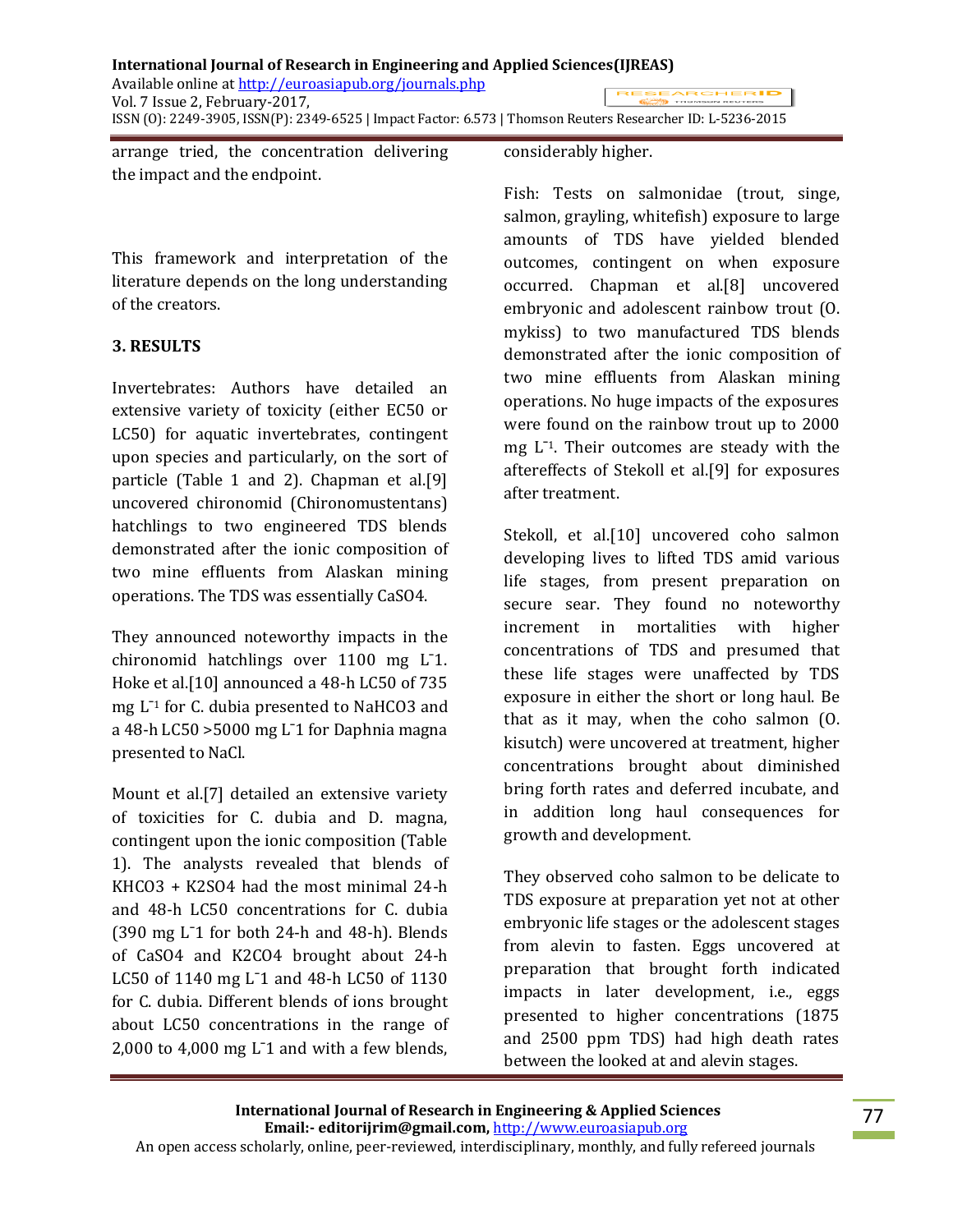In the 2500-ppm concentration range, they discovered half mortality of the half that had been treated. Brix and Grosell[11] led comparable investigations on Dolly Varden (Salvelinusmalma) and Arctic grayling (Thymallusarcticus). They revealed a LOEC for Arctic grayling going from 254 to >2782 mg L¯1 TDS and a LOEC for Dolly Varden extending from >1704 to >1817. Their outcomes for Dolly Varden are like the outcomes Arctic scorch; it has revealed a LOEC of 1875. The wide range in the LOEC for Arctic grayling is perhaps identified with the readiness of the fish when eggs and milt were taken

|                                          |           |                   |                     |       | Effects       |                          |
|------------------------------------------|-----------|-------------------|---------------------|-------|---------------|--------------------------|
| Species                                  |           | TDS               | <b>Effects Unit</b> |       | Concentration | Reference                |
|                                          |           | Component         |                     |       |               |                          |
|                                          |           | $\mathbf S$       |                     |       | $mgL-1$       |                          |
|                                          | Diptera   |                   | Growth reduced by   |       |               |                          |
| Chironomus larvae                        |           | CaSO4             | 45%                 |       | 2,089         | Chapman et al.[9]        |
| tentans                                  |           |                   |                     |       |               |                          |
|                                          | Diptera   |                   |                     |       | 1,750 and     |                          |
| C.tentans                                | larvae    | CaSO4             | Reduced survival    |       | 2,240         | Chapman et al. [9]       |
|                                          | Diptera   |                   |                     |       |               |                          |
| C.tentans                                | larvae    | CaSO4             | 10 day, LC501       |       | 2,035         | USEPA[22]                |
|                                          | Diptera   |                   |                     |       |               |                          |
| C.tentans                                | larvae    | CaSO4             | <b>IC20</b>         |       | 1,598         | <b>USEPA[23]</b>         |
|                                          | Diptera   |                   |                     |       |               | Hamilton 1975, cited in  |
| Cricotopus                               | larvae    | $K+$              | LC50                |       | 1567          | <b>ENSR[24]</b>          |
| trifascia                                |           |                   |                     |       |               |                          |
|                                          | Diptera   |                   |                     |       |               | Hamilton 1975, cited in  |
| C. trifascia                             | larvae    | $CL-$             | LC50                |       | 1406          | <b>ENSR[24]</b>          |
|                                          | Insect:   | K, Li, Mg,        |                     |       |               |                          |
| Hexagenia                                | mayfly    | Mo,               | 15 day test, 80%    |       | 2,270         | Woodward et al.[25]      |
|                                          |           | Na, SO4,          |                     |       |               |                          |
| bilineata                                | Insect:   | N <sub>0</sub> 3  | survival            |       |               |                          |
| H. bilineata mayfly                      |           | K, Li, Mg,<br>Mo, | 30 day test, 70%    |       | 1,230         | Woodward et al.[25]      |
|                                          |           | Na, SO4,          |                     |       |               |                          |
|                                          |           | N <sub>0</sub> 3  | survival            |       |               |                          |
|                                          | Insect:   |                   |                     |       |               | Hamilton 1975, cited in  |
| Hydroptila                               | caddisfly | $K+$              | <b>LC50</b>         |       | 2316          | <b>ENSR[24]</b>          |
| angusta                                  |           |                   |                     |       |               |                          |
|                                          | Insect:   |                   |                     |       |               | Hamilton 1975, cited in  |
| Hydroptila                               | caddisfly | $Cl-$             | LC50                |       | 2077          | <b>ENSR[24]</b>          |
| angusta                                  |           |                   |                     |       |               | Palladina 1980, cited in |
| Dugesia                                  | flatworm  | $Cl-$             | Mortality           |       | 1230          | <b>ENSR[24]</b>          |
| gonocephala                              |           |                   |                     |       |               |                          |
| Tubifextubif<br>Khangarot 1991, cited in |           |                   |                     |       |               |                          |
| ex                                       | segmented |                   | $K+$                | EC501 | 2000          | <b>ENSR[24]</b>          |
|                                          |           |                   |                     |       |               |                          |

# **Table 1: Studies of effects of elevated TDS on freshwater aquatic invertebrates**

**International Journal of Research in Engineering & Applied Sciences Email:- editorijrim@gmail.com,** http://www.euroasiapub.org

An open access scholarly, online, peer-reviewed, interdisciplinary, monthly, and fully refereed journals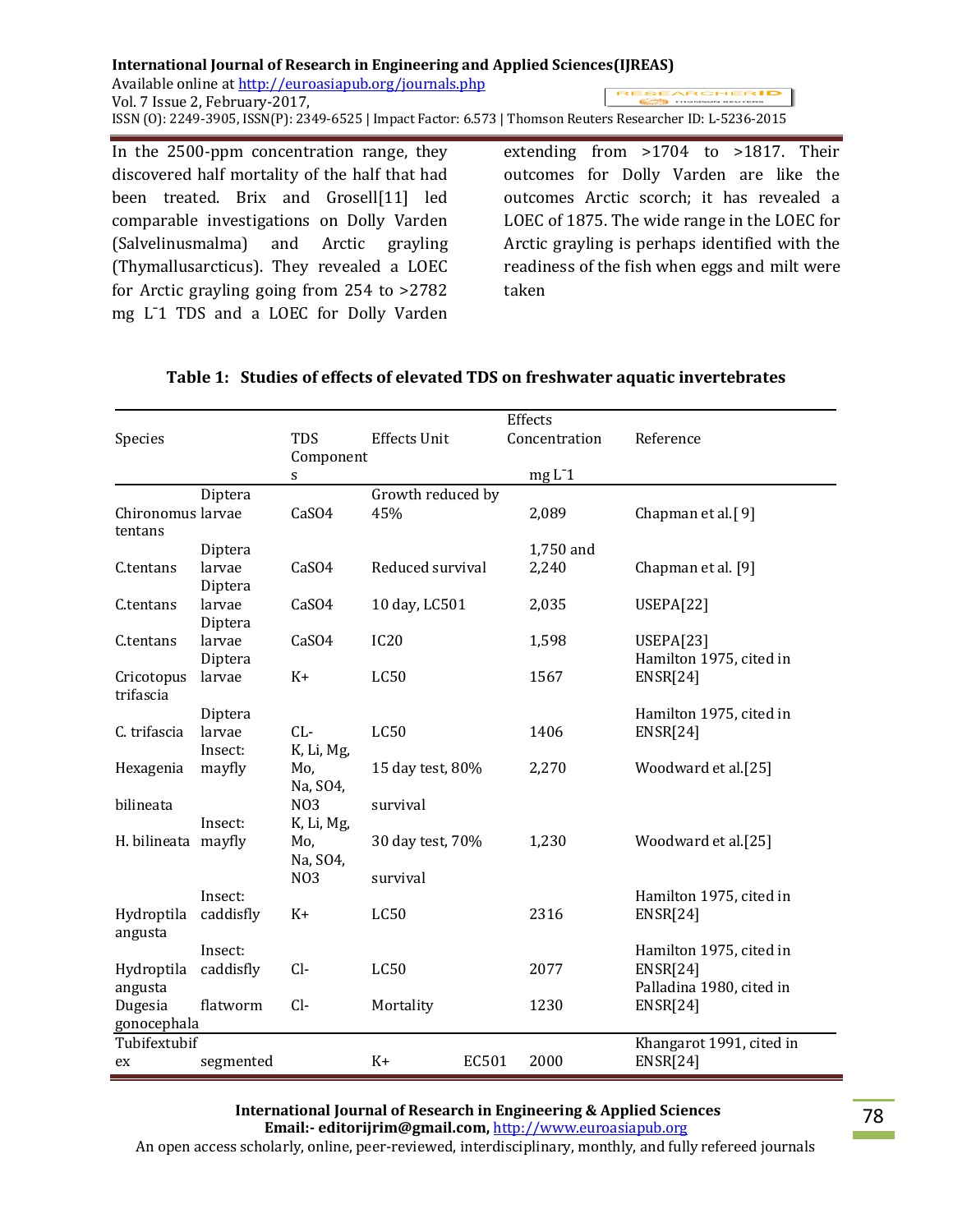## **International Journal of Research in Engineering and Applied Sciences(IJREAS)**

Available online at http://euroasiapub.org/journals.php

Vol. 7 Issue 2, February-2017,

**RESEARCHERID** 

ISSN (O): 2249-3905, ISSN(P): 2349-6525 | Impact Factor: 6.573 | Thomson Reuters Researcher ID: L-5236-2015

| Tubifextubif worm<br>Khangarot 1991, cited in |                        |         |                          |        |                        |  |
|-----------------------------------------------|------------------------|---------|--------------------------|--------|------------------------|--|
| ex                                            | segmented              | $Ca+2$  | <b>EC50</b>              | 814    | <b>ENSR[24]</b>        |  |
|                                               | worm                   |         |                          |        | Baudoin 1974, cited in |  |
| Cyclops                                       | cyclopoid              | $Mg+2$  | <b>EC50</b>              | 280    | <b>ENSR[24]</b>        |  |
| abyssorum                                     | copepod                |         |                          |        |                        |  |
| prealpinus                                    |                        |         |                          |        | Baudoin 1974, cited in |  |
| C.abyssorumcyclopoid                          |                        | $Ca+2$  | <b>EC50</b>              | 7000   | <b>ENSR[24]</b>        |  |
| prealpinus                                    | copepod                |         |                          |        |                        |  |
| C. dubia                                      | zooplankton            |         | LC50<br>48-hr,           | 1,692  | Tietge and Hockett[26] |  |
| C. dubia                                      | zooplankton            | NaCl    | LC50<br>48-hr,           | 835    | Hokeet al.[10]         |  |
| C. dubia                                      | zooplankton            | NaCl    | <b>LC50</b><br>LC50, 48- | 735    | Hokeet al.[10]         |  |
|                                               | Cladoceran zooplankton | CaSO4   | h                        | >1,910 | Mount et al.[7]        |  |
|                                               |                        |         | EC50, 48-                |        |                        |  |
| D. pulex                                      | zooplankton            | Ca, ion | h                        | 499    | Goodfellowet al.[27]   |  |
| D. magna                                      | zooplankton            |         | LC50                     | 1,692  | Tietge and Hockett[25] |  |
|                                               |                        |         | 48-hr,                   |        |                        |  |
| D. magna                                      | zooplankton <24 h      | NaCl    | LC50                     | 5015   | Hokeet al.[10]         |  |
|                                               |                        |         | 48-hr,                   |        |                        |  |
| D. magna                                      | zooplankton <24 h      | NaCl    | LC50                     | 5000   | Hokeet al.[10]         |  |
|                                               |                        |         | 48-hr,                   |        |                        |  |
| D. magna                                      | zooplankton 4th instar | NaCl    | LC50                     | 4000   | Hokeet al.[10]         |  |
|                                               |                        |         | 48-hr,                   |        |                        |  |
| D. magna                                      | zooplankton <24 h      | NaHCO3  | LC50                     | 1400   | Hokeet al.[10]         |  |
|                                               |                        |         | 48-hr,                   |        |                        |  |
| D. magna                                      | zooplankton <24 h      | NaHCO3  | LC50                     | 1150   | Hokeet al.[10]         |  |
|                                               |                        |         | 48-hr,                   |        |                        |  |
| D. magna                                      | zooplankton 7 day      | NaHCO3  | LC50                     | 1780   | Hokeet al.[10]         |  |
|                                               | zooplankton 7 day      |         | 48-hr,<br>LC50           | 2200   | Hokeet al.[10]         |  |
| D. magna                                      |                        | NaHCO3  |                          |        |                        |  |
|                                               | zooplankton 7 day      | NaHCO3  | 48-hr,<br><b>LC50</b>    | 1250   | Hokeet al.[10]         |  |
| D. magna                                      |                        |         | 48-hr,                   |        |                        |  |
| D. magna                                      | zooplankton <24 h      | NaHCO3  | LC50                     | 1160   | Hokeet al.[10]         |  |
|                                               |                        |         | 48-hr,                   |        |                        |  |
| D. magna                                      | zooplankton <24 h      | NaHCO3  | <b>LC50</b>              | 1000   | Hokeet al.[10]         |  |
|                                               |                        |         | LC50, 96-                |        |                        |  |
| Mysidopsis mysid                              |                        | Ca, ion | $\boldsymbol{h}$         | 927    | Goodfellowet al.[27]   |  |
| bahia                                         | shrimp                 |         |                          |        |                        |  |

- LC50 = Lethal Concentration 50, or concentration causing 50% mortality
- IC0 = Inhibition Concentration 0, or concentration causing inhibition of 0% of the population.
- EC50 = Effects Concentration, or concentration effecting 50% of the population.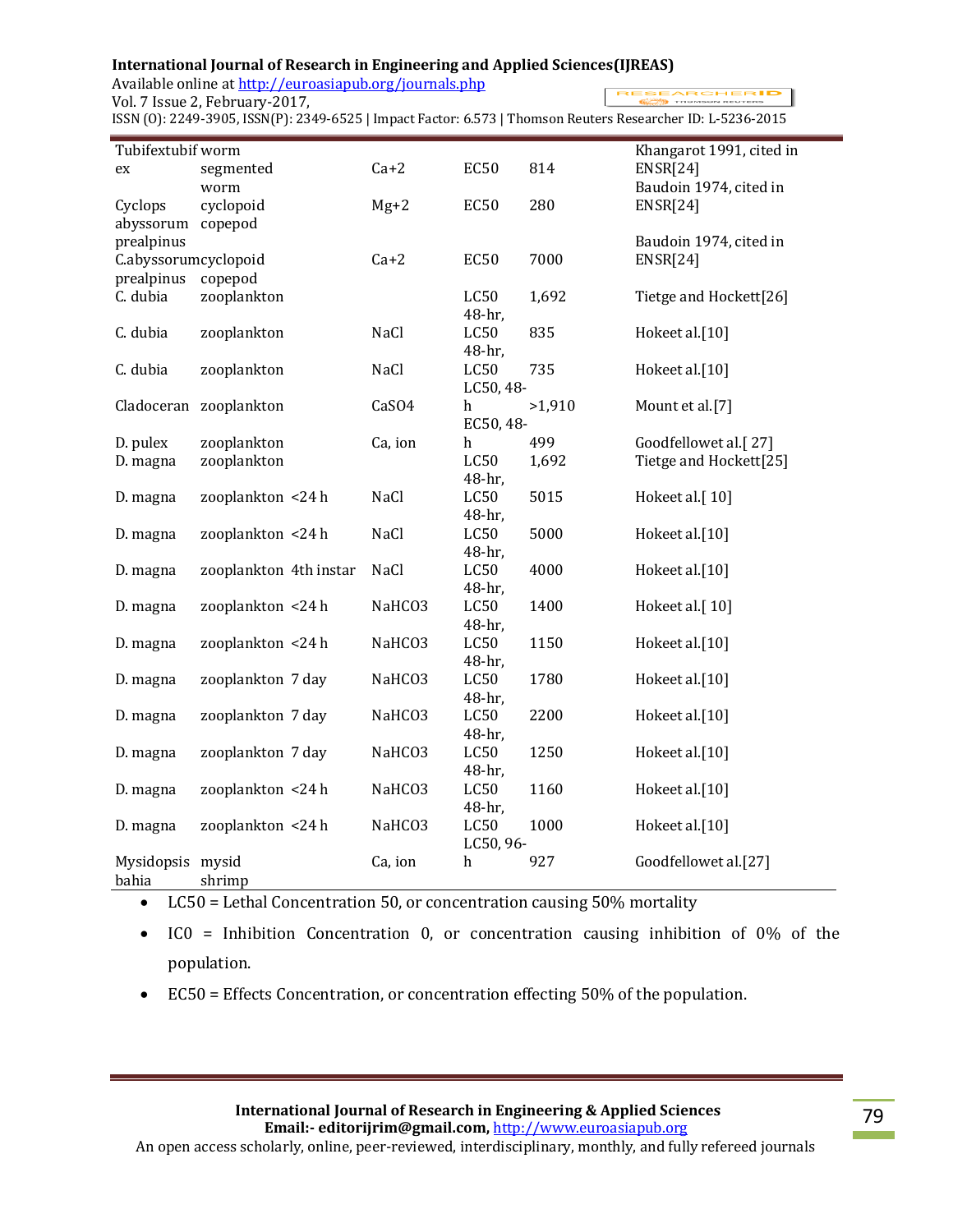# **Table 2: Studies of effects of elevated TDS on aquatic plants, algae and bacteria reported in published literature**

| Species                                              | Effects<br>Concentr | <b>TDS</b>    | Effects<br>Unit  | <b>Notes</b>                            | Reference                               |
|------------------------------------------------------|---------------------|---------------|------------------|-----------------------------------------|-----------------------------------------|
|                                                      | ation<br>mg/L       | Components    |                  |                                         |                                         |
| Algae, species                                       |                     |               |                  | Decline in                              | Kerekes and Nursall[28]                 |
| not<br>given                                         | >1400               | Not specified |                  | productivity                            | in Sorensen et<br>al.[19]               |
| Selanastrum                                          | 551.3               | CaSO4         | EC <sub>20</sub> | All sample<br>concentrations            | LeBlond[20]                             |
| capricornutum                                        |                     |               |                  | resulted<br>in toxic effects            |                                         |
| S.                                                   | $250 -$             |               |                  | Inhibition of                           | Cleave et al. 1976, in                  |
| capricornutum 500                                    |                     |               |                  | growth                                  | Sorensen et<br>al. $[19]$               |
| S.                                                   |                     |               |                  |                                         | No toxic effects at 99, EVS Environment |
| capricornutum >2020                                  |                     | CaCO4         | inhibiti         | Growth Consultants[29]                  |                                         |
|                                                      |                     |               | on               | 664, 1180, or 1640<br>Nitrogen fixation |                                         |
| Nitrogen-fixing $\sim$ 2450<br>bluegreen<br>bacteria |                     | <b>TDS</b>    |                  | limited                                 | Evans and Prepas[22]                    |
| Vibrio fischeri                                      | 1960                | CaSO4         | <b>EC20</b>      | Inhibited growth<br>elimination of      | LeBlond and Duffy[21]                   |
| Ceratophyllus<br>demersu,                            | 1170                |               |                  | sensitive<br>species<br>elimination of  | Hallock and Hallock[5]                  |
| Typhasp                                              | 1170                |               |                  | sensitive<br>species                    | Hallock and Hallock[5]                  |

# **Table 3: The most toxic ions or combinations of ions identified. Ions are ordered from most toxic toleast toxic for each species**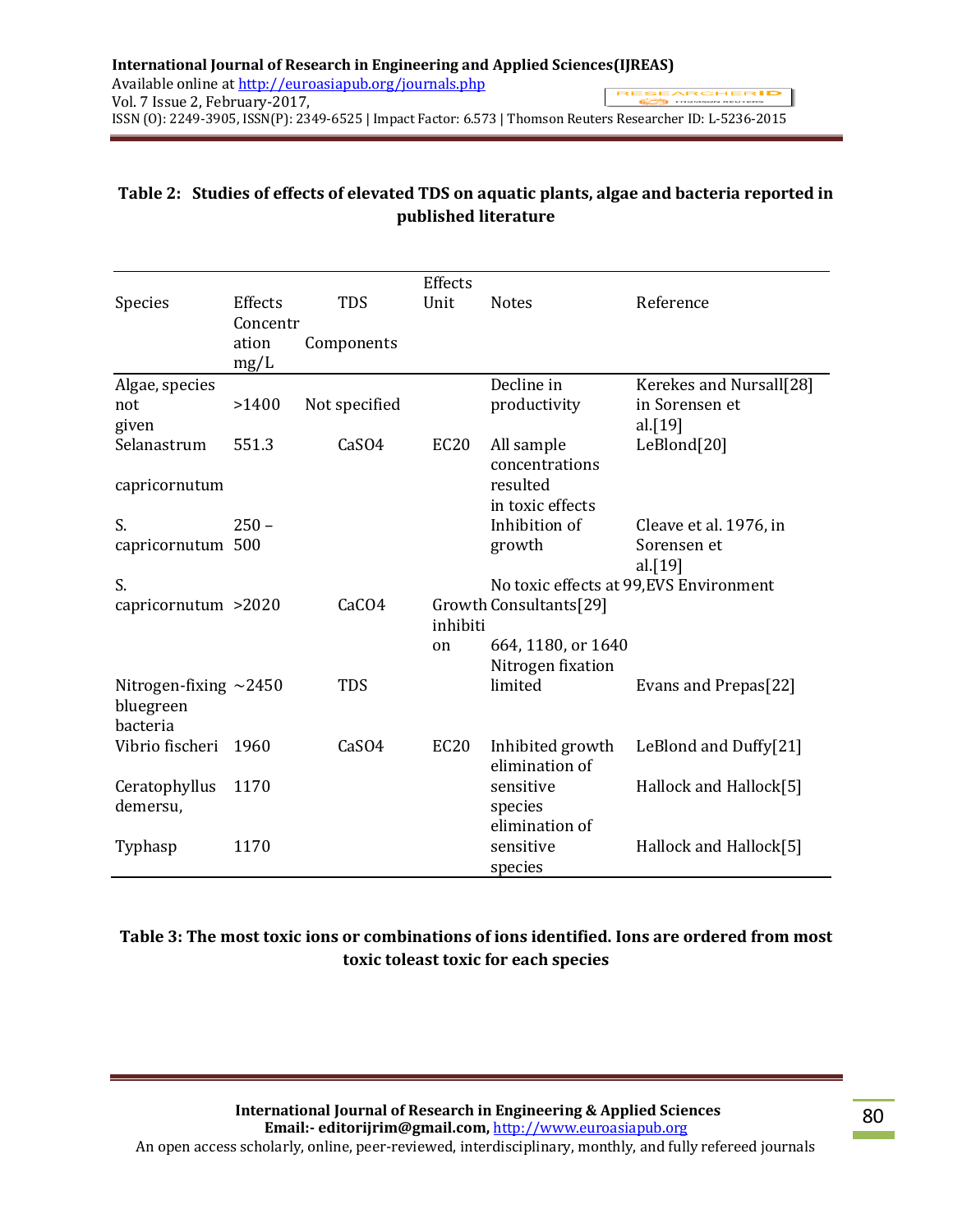#### **International Journal of Research in Engineering and Applied Sciences(IJREAS)** Available online at http://euroasiapub.org/journals.php **RESEARCHERID** Vol. 7 Issue 2, February-2017,

ISSN (O): 2249-3905, ISSN(P): 2349-6525 | Impact Factor: 6.573 | Thomson Reuters Researcher ID: L-5236-2015

| CeriodaphniaduDaphnia          | Fathead                        |                                |
|--------------------------------|--------------------------------|--------------------------------|
| bia                            | magna                          | minnow                         |
|                                |                                |                                |
| 24-h test                      | 24-h test                      | 96-h test                      |
| KHCO3 +                        |                                |                                |
| K <sub>2</sub> SO <sub>4</sub> | KHCO3 +                        | KHC <sub>O</sub> 3             |
|                                | K2S04                          |                                |
| KHCO3 + KCl                    | KHCO3                          | <b>K2SO4</b>                   |
|                                |                                | KHCO3 +                        |
| K2SO4 + KCl                    | KCl                            | K <sub>2</sub> SO <sub>4</sub> |
| KCI                            |                                | K2SO4 + KCl KHCO3 +NaHCO3      |
|                                |                                | $K2SO4 +$                      |
| KHCO3                          | KHCO3 + KCl                    | KCI                            |
|                                |                                | KHCO3 +                        |
| K2S04                          | K <sub>2</sub> S <sub>04</sub> | KCI                            |
| MgCl2 + KHCO3                  | NaHCO3                         |                                |
| KHCO <sub>3</sub> +            |                                |                                |
| NaHCO3                         |                                | KCI                            |
| $MgSO4 +$                      |                                |                                |
| KHCO3                          |                                |                                |

### **4. DISCUSSION**

The measurement of TDS coordinates all anions and cations in the specimen and a few ions or combinations of ions are considerably more toxic than different ions or combinations of ions. A species may be touchier to TDS toxicity at certain life stages, the same number of fish are amid treatment. Therefore, a water quality standard for TDS can adopt a few strategies: 1) The standard can be set sufficiently low to secure all species and life stages presented to the most toxic ions or mix of ions; 2) The standard can be set to ensure most species and life stages for most ions and combinations of ions; or 3) Different breaking points can be characterized for various classifications of ions or combinations of ions, with a lower constrain amid angle bringing forth, if salmonid species that have been appeared to be delicate to TDS amid preparation and egg development are available.

#### **5. CONCLUSION**

Approach (1) might be pointlessly prohibitive, albeit less complex to characterize and actualize. Approach (2), albeit less prohibitive, may prompt antagonistic impacts to aquatic groups. Approach (3) is more convoluted to characterize and would require that the potential discharger determine the composition of the effluent and which species and life stages are available downstream of the effluent. Generally speaking, Approach (3) would give the best protection to aquatic species and the minimum pointless limitation to potential dischargers. The examination of Mount et al.7 gives data on toxicity of various ions and particle combinations. Of the ions